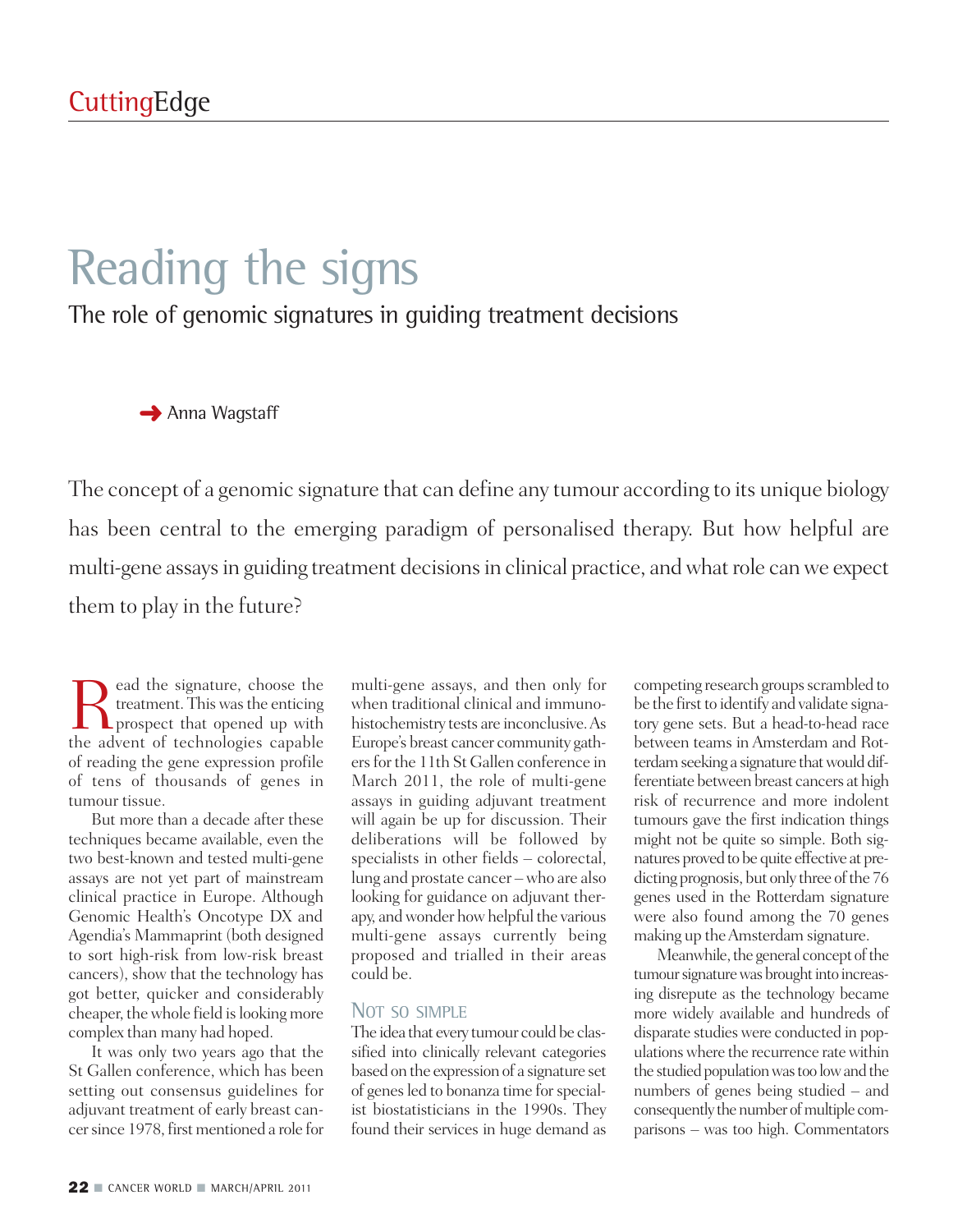## **CuttingEdge**



like John Ioannidis from the University of Ioannina in Greece led calls for fewer, larger, better-designed studies, showing that the huge data sets that were being gathered fromrelatively small numbers of patientswere open to almost any interpretation.As he commented at a media 'reality check' in 2007: "with 30,000 genes to choose from, anyone looking for a significant pattern is quite likely to find one," (*Cancer World* Jan/Feb 2008).

His remarks were echoed last year by Rachel Midgley who, as lead clinician in the QUASAR trials, has been examining the evidence for amulti-gene assay to guide treatmentin colorectal cancer.She

talked about the literature being "replete" with rather unconvincing, small studies, which are underpowered, variable in their methodology and quality assurance and which are often linked to incomplete clinical data sets. Even meta-analysis of these sorts of studies is rather suspect ... so perhaps it is not surprising that little progress has been made in defining a useful marker, which would help mainstream clinical decision making," (*Cancer Journal* 16:210–213).

Also undermining the concept of a single tumour signature was growing evidence that the biological make up can vary considerably from one region of a

tumour to another. One area might test highly positive for amplified HER2 expression, for instance, while another area tests normal. Taken together with the evidence that biology changes over time and in response to treatment, and that the genetic signature of the primary tumour and metastasis can differ greatly, the question arises whether a tumour signature may only apply for a certain place and time. There is also a growing body of evidence that the biology of the non-cancerous host tissue surrounding the tumour plays a major role in determining prognosis and possibly also points to the need for different treatments. Perhaps we need host signatures as well as tumour signatures.

Some specialists also question the value of the information given by the gene signature. Ideally, they argue, targeted therapies should be directed at a functional pathway to which tumour survival is addicted; however, gene status does not reliably correlate with downstream protein status or with pathway function. Thus, the fact that a tumour shows amplified HER2 expression, for instance, does not mean that HER2 is necessarily the driving force, which is why not all patients with HER2-positive tumours benefit from HER2 inhibitors such as transtuzumab (Herceptin). The point is well illustrated by a comparison of the pathways involved in the Amsterdam and Rotterdam gene signatures, which  $\frac{3}{6}$ demonstrate that, despite the minimal overlap between the genes, they had 21 pathways in common.

#### "BUT IT WORKS"

ILLUSTRATION: FRED VAN DEELEN, WWW.ORGANISART.CO.UK Steve Shak, chief medical officer at Genomic Health, is well-equipped to argue the finer points of targets and functional mechanisms, having come from Genentech, where he led Herceptin through the approval process. But his answer to those who question the use- $\frac{1}{2}$ fulness of Oncotype DX is a simple one:  $\frac{5}{2}$ it does what it says on the tin – it assists  $\exists$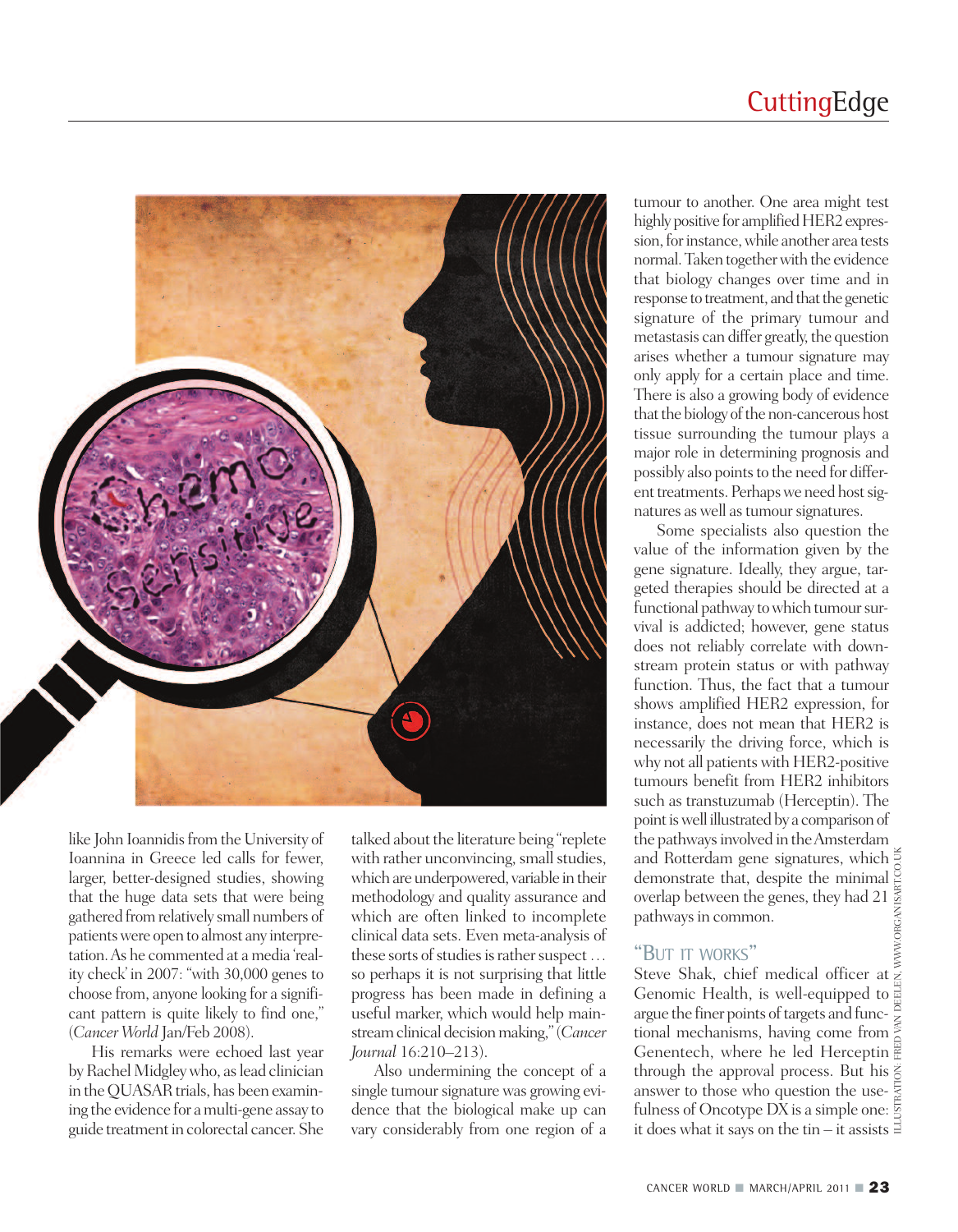patients and doctors to decide whether to opt for chemotherapy in cases of early ERpositive breast cancers, by indicating the likelihood of recurrence and of response to treatment.

Oncotype DX uses a technique called real-time polymerase chain reaction (RT-PCR) to measure levels of mRNA expression from 21 genes in samples of tumour tissue taken from a standard paraffin bloc. Using these results, it then calculates a 'Recurrence Score' of between 0 and 100, which corresponds to the likelihood of the cancer returning within 10 years. Scores between 0 and 17 are defined as 'low risk'; 18 to 30 as'intermediate risk'and 31 and above as'high risk'.

Shak says that the Oncotype DX breast cancer assay has successfully come through the kind of close scrutiny that he and his colleagueswelcome."As a physician or patient I want a test that has demonstrated it really works; that there

are multiple studies to show it is fit for the specific purpose for which I am going to be using it," he says. "We worked with leaders in oncology throughout the world to do multiple studies that not only identified the best genes but also validated their use in multiple well-defined rigorous clinical studies. We've now done 14 studies in more than 4000 patients." The use of Oncotype DX to guide adjuvant treatment decisions in early ER-positive breast cancersis nowincluded in the published ASCO clinical guidelines.

Shak readily concedes that the trackrecord of research into molecular diagnosticsin general has not been a glorious one. "When we started Genomic Health in 2000,we looked across a landscape of biomarker research and development, and it was easy at that time to get very depressed. There were tens of thousands of articles on this marker and that marker, and very few if any of those

ever made it into clinical practice."

But every new technology comes with its own learning curve, and there are signs now that the field is maturing. In the US, the FDA-led MACQ project is trying to bring some level of quality control to the whole field of microarray, RT-PCR and other 'next-generation sequencing technologies' and promote their proper application in discovery and development. Crucially this includes providing guidelines onthe capabilities and limitations of various data analysis methods in developing and validating predictive models, and reaching a consensus on 'best practice'. Mammaprint (which came out of the Amsterdam research) has become the first multi-gene assay to have its prognostic powers recognised by the FDA, although approval by the FDA (or EMA, its European counterpart), is not a requirement for these tests.

Lessons have been learned too about

### **Multi-gene assays – the story so far**

- **■** Gene signatures, or multi-gene assays, can be captured in a variety of ways. Agendia uses the Agilent microarray platform to generate the Mammaprint, which classifies early ER+ breast cancers into high risk and low risk, based on the 70-gene signature originally identified by the Amsterdam team. Alternative microarray platforms include Affymetrix, which was used for the 76-gene Rotterdam assay and has also been used to generate a putative 23-gene signature to predict for recurrence in colon cancer (*JCO* 27:1564 –1571). This technology requires frozen tumour specimens, although new techniques are being developed to enable it to be used with paraffin-embedded specimens as well.
- Genomic Health uses an alternative technology, real-time polymerase chain reaction (RT-PCR), to read the 21-gene signature that forms the basis of the Oncotype DX multi-gene assay for breast cancer. This assay generates a Recurrence Score for each tumour of between 1 and 100. This can be done using paraffin-embedded tissue.
- **■** Agendia argues that Mammaprint is more helpful, in that it rates tumours as either 'high risk' or 'low risk', thus avoiding the

chance that readings may come back as inconclusive. Genomic Health counters that all the evidence shows the biology of ER+ breast cancers to be a continuous variable, and that giving risk according to a continuous recurrence score is therefore more accurate.

■ There is disagreement also over which of the two assays can claim greater validity. Mammaprint is the only assay whose powers to predict outcome have been approved by the FDA. On the strength of this and other evidence, it is now reimbursed by Medicare in the US. However, Oncotype DX is the only assay to be included in the ASCO clinical guidelines as a tool for deciding who will benefit from chemotherapy (*JCO* 25:5287–5312), and it too is reimbursed by Medicare as well as Medicaid and the major US health insurers. The evidence levels behind the decision to include only Oncotype DX in the guidelines has been a point of debate (*JCO* 25:2057–2058; *JCO* 2058–2059; *JNCI* 101:1456–1452). More information about their relative merits will be available with the results of the large Tailor X and MINDACT trials, but these are not due to report final results for many years yet.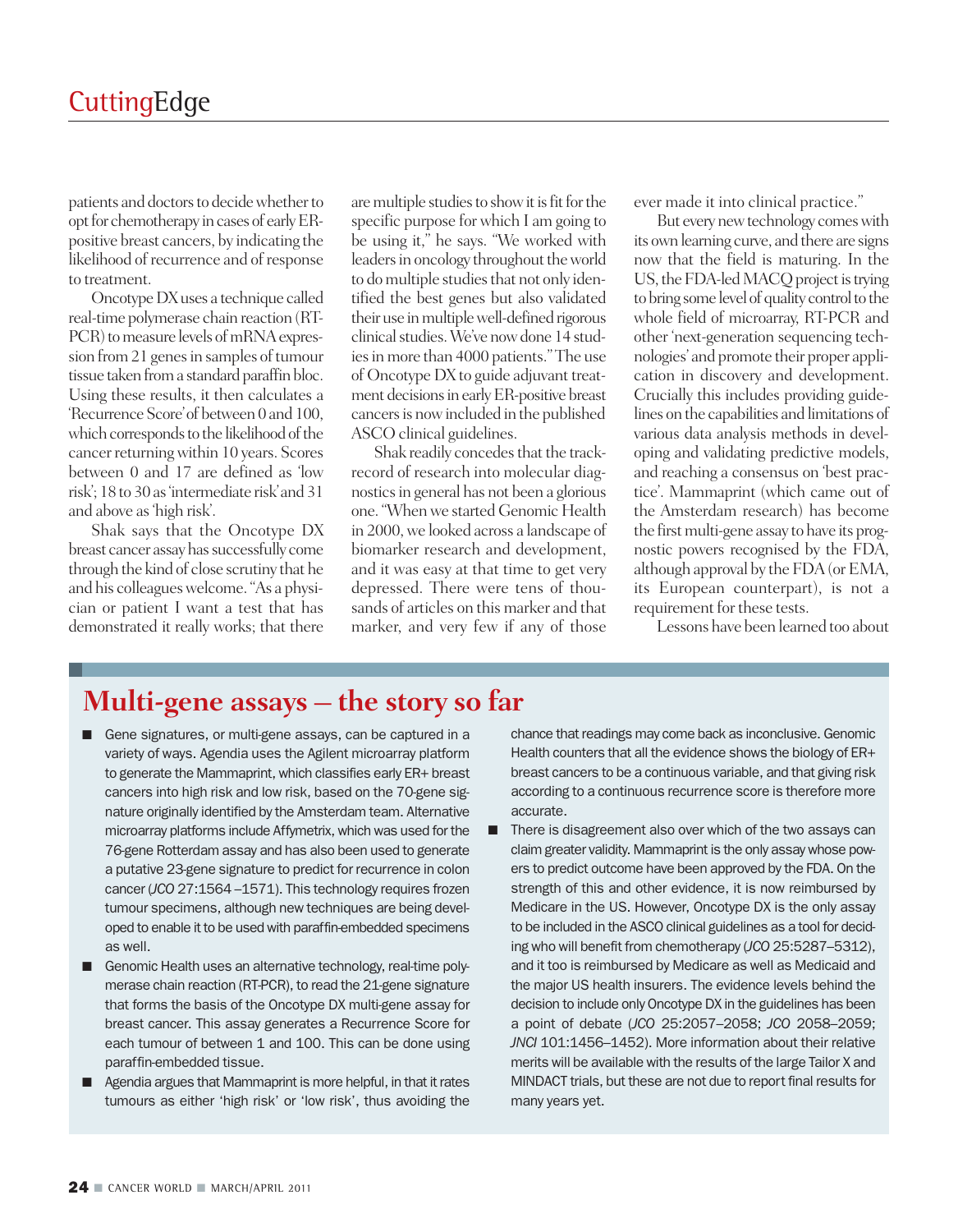

Do I have to do this? Finding more accurate ways to predict who will benefit from chemotherapy and who will not would save countless cancer patients unnecessary suffering and cut healthcare costs

the need for a more collaborative approach to secure the patient numbers necessary to provide reliable results. Trials the size of MINDACT and Tailor X, which seek to establish how effectively Mammaprint and Onctopye DX predict who will benefit from adjuvant chemotherapy, have enrolled many thousands of patients who will be followed for many years. When they were set up, it was hard to envisage studies of a similar scale outside of the highly organised andwellfunded field of breast cancer. Yet we are now beginning to see sizeable trials for molecular markers and multi-gene assays being carried out in colorectal cancer by some of the big European and US collaborative groups, including a variant of Oncotype DX for predicting recurrence risk in colon cancer, being tested by the US NSABP (National Surgical Breast

and Bowel Project) using tumour tissue from the QUASAR trials (see p 27, Beyond breast cancer).

#### THE SCIENTIFIC RATIONALE

The validity of these multi-gene assays rests on more than just the statistical evidence that they work, says Shak. The set of 21 genes used for the Oncotype DX assay – 16 'cancer genes' and five reference genes – make sense in terms of what is already known about the biology of breast cancer. "We picked the genes because when we looked across the studies they provided evidence that they really work. But the [cancer] genes actually turned out to be in four groups and then three independent genes." Those four groups, he explains, relate to proliferation, oestrogen receptors, HER2 and invasion. "It was very reassuring to us that, when the genes

revealed themselves in terms of which ones worked, they actually did group themselves in a way that was very relevant to our understanding of breast cancer biology."

This remains true, argues Shak, even if you look at some of the most recent evidence about the biology of the host tissue. CD 68, a monocyte macrophage-related gene involved in the body'simmune system is one of the 21 signature genes. "That gene relates to the host response to the tumour. So our test captures information about the tumour and host response and integrates it to give single score that is relevant for selection of the right treatment."

As for the argument that mRNA measures do not provide the most accurate reflection of the signalling pathways that are driving the tumour, Shak is pragmatic, describing himself as 'agnostic' on whether DNA, RNA or protein offers the most useful information. Genomic Health opted for measuring mRNA using the RT-PCR technique, he says, because with the technology currently available, that is what works best. "Proteins are complicated, they undergo clipping and post-translational modifications, the assays to look at them are complicated and challenging and I think the issue is not one of which is more important, but which one can be practically harnessed to serve patients."

Indeed, the practicality of the Oncotype DX test is widely regarded as one if its big advantages, because it can be done using paraffin-embedded tumour blocs that are routinely collected for pathology reports, it can be delivered by any overnight courier service and Genomic Health prides itself on a high level of quality control and can point to an excellent track record of reproducibility and accuracy.

We are beginning to see sizeable trials for multi-gene assays carried out in colorectal cancer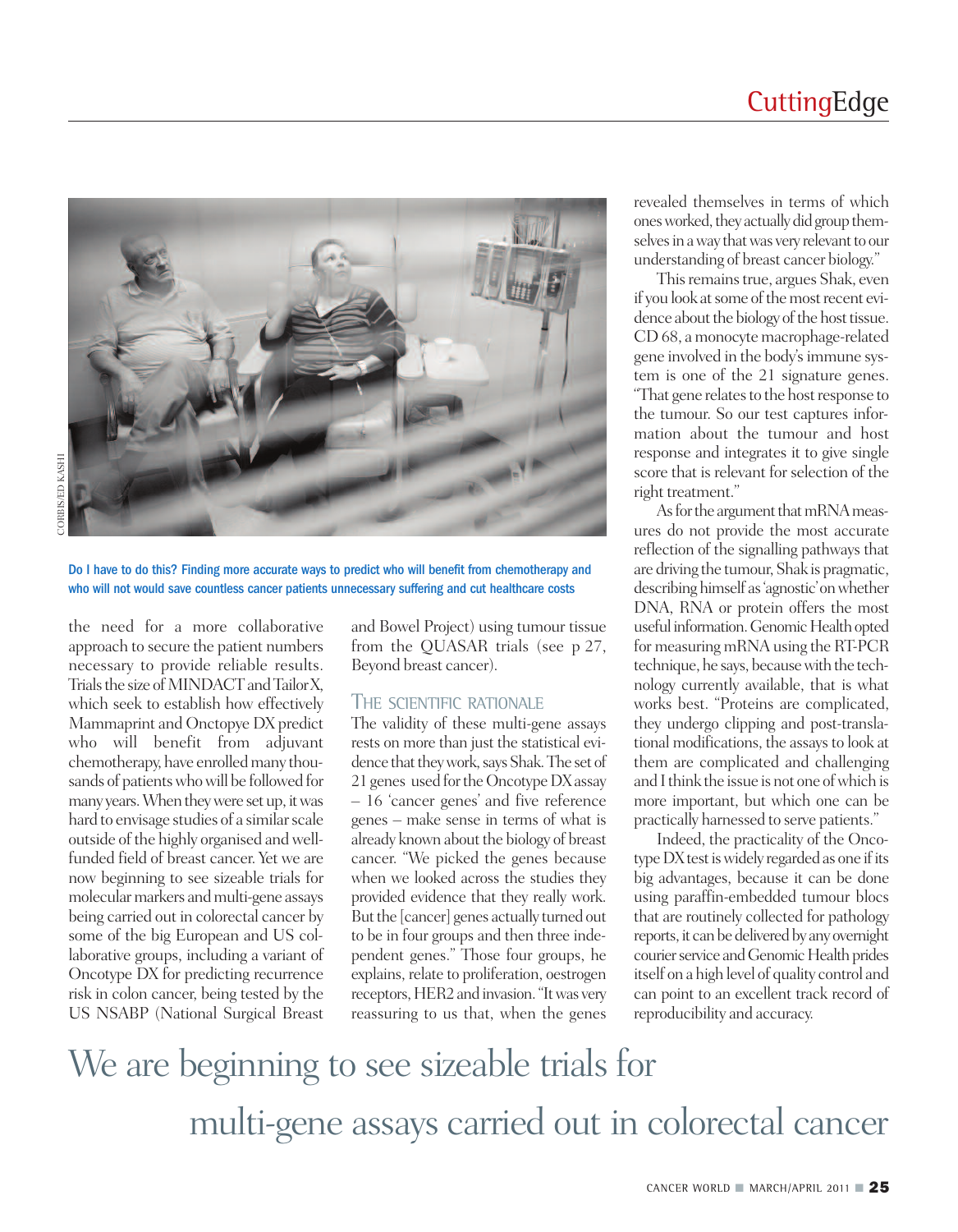# The issue becomes one of how much additional information the multi-gene assay can supply

#### VIEW FROM THE CLINIC

CatherineOakman, amedical oncologist with a special interest in breast cancer based at the Sandro Pitigliani Medical Oncology Unit, in Prato Hospital, Italy, will be among the many making the journey to St Gallen this March to learn more about how evidence that has emerged since March 2009 might impact on guidelines for clinical practice.

Lead author of an overview piece on breast cancer assessment tools and optimising adjuvant therapy, published at the end of last year in *Nature Reviews Clinical Oncology* (vol 7, pp 725–732), Oakman follows the recommendations of the St Gallen 2009 consensus, which pose the role of multi-gene assays as a last rather than a first step in consideration of adjuvant chemotherapy for a woman with ER-positive disease.

Mammaprint and Oncotype DX can both provide a molecular picture of biological features, says Oakman, but tumours are already assessed by clinical features – tumour size and lymph node involvement – and by histopathological features – morphology, and ER, PgR, HER2 and Ki-67 (proliferation) status. These are all captured by the traditional St Gallen criteria, she says, so the issue becomes one of how much additional information the multigene assay can supply.

"St Gallen criteria are very practical because they incorporate tumour parameters which are readily assessed in daily clinical practice. With that information you canmake a therapy decision formost patients. For individuals with ER-positive disease in whom you are still unclear about additional benefit of chemotherapy over endocrine therapy alone, the St

Gallen consensus advises consideration of a genomic test. The genomic test comes at the end and only if you are unsure."

She does concede that the reliability of immunohistochemical markers has been a problem. In trials where local pathology reports are quality controlled by a central laboratory, discrepancies of up to 20% have been found for ER, PgR and HER2. All the tests involve some level of reader evaluation, and until recently there was no standard agreement about where to set the diagnostic thresholds.

Improvements may come, says Oakman, from close working relationships between oncologists and pathologists, and standardisation of pathology testing  $$ something she believes is already happening in a number of ways.

Greater involvement in multidisciplinary teams means pathologists are increasingly aware of how the results they report are used to guide treatment decisions, and this gives them an enormous incentive to get the most accurate results they can. There are also new step-bystep guidelines, published by ASCO in conjunction with the US College of American Pathologists (CAP), for testing ER, PgR and HER2. They can be implemented in any hospital laboratory, and though they are not binding, they set a quality standard by which any hospital can be evaluated.

ASCO-CAPguidelines have nowset the threshold for ER and PgR positivity as at least 1% of tumour nuclei staining positive. The Ki-67 proliferation marker, however, remains problematic both in terms of an agreed threshold and standards for testing. Oakman accepts that genomic markers are currently superior in robustly

and reproducibly measuring proliferation, but argues that given time, standards and guidelines may bring more reliability to this marker aswell.

For some patients, treatment decisions are fairly clear. Evidence shows that, in general, tumours with a very high ER and PgR status are sensitive to endocrine therapy but derive little additional benefit from chemotherapy. Individuals with HER2-positive tumours are likely to derive benefit from trastuzumab, and this is always given alongside chemotherapy. For triple negative disease, chemotherapy is the only currently available systemic option.

The problem arises where tumours stain positive for ER, but show some signs of a more aggressive cancer, for instance low PgR, grade 2, intermediate Ki-67 and/or some nodal involvement. This represents a sizable group of women, as about one third of the 75% of patients with an ER+ tumour fall into this uncertain category, and the question of whether these patients might derive additional benefit from chemotherapy over endocrine therapy alone is unclear."This is the group of patients where genomic tests might help,"says Oakman,"That is of course if, firstly, the patient can afford or hasinsurance to cover the substantial cost, and secondly, if she would be agreeable to chemotherapy if the results showed her genomic risk to be high."

Even then, there is no guarantee that the genomic test will provide the guidance doctor and patient are looking for. "If such a patient is assessed as high or low risk by Oncotype DX, this helps treatment decisions. However if such a patient is assessed as intermediate risk, I am still